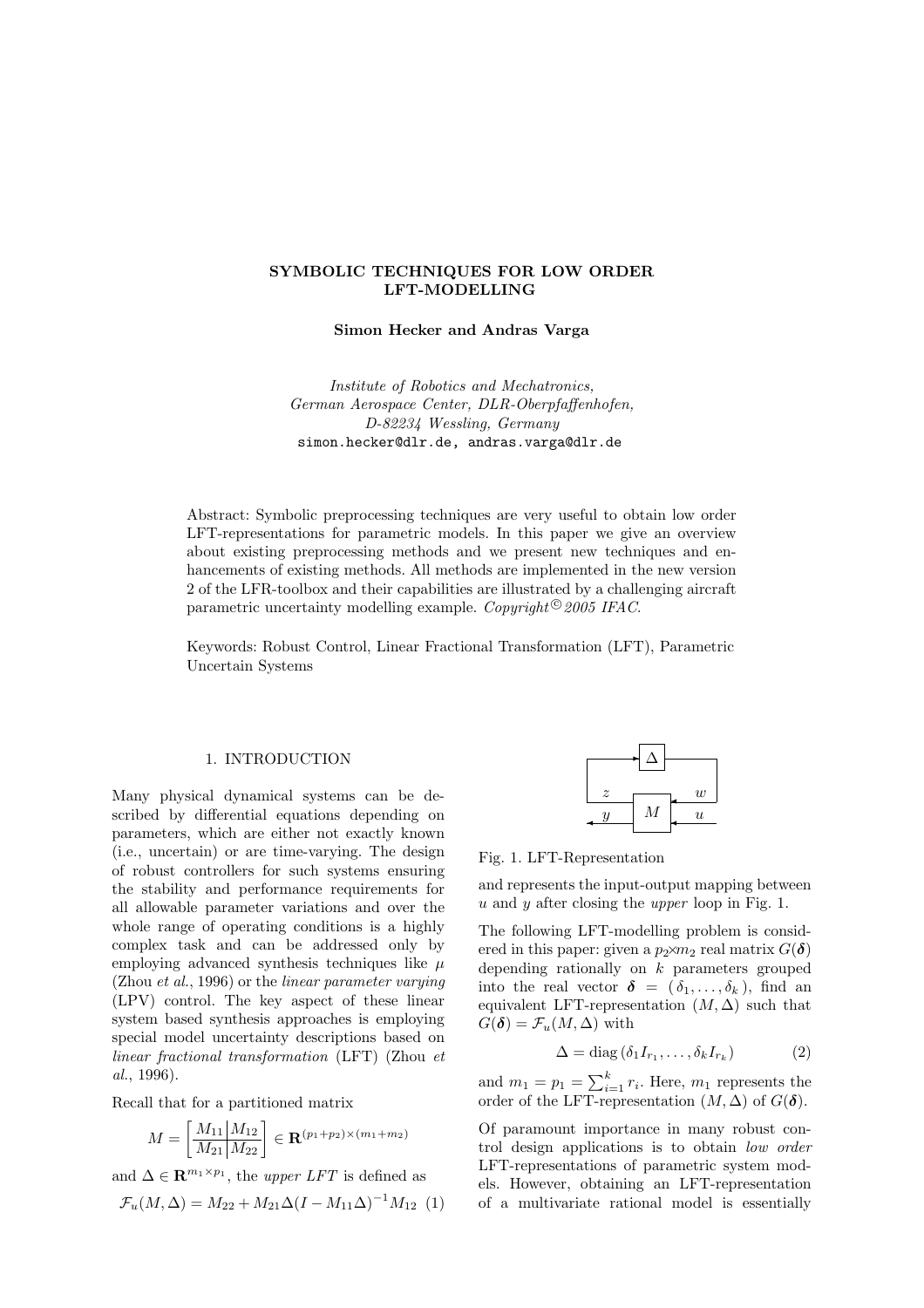a multi-dimensional (n-D) realization problem (Bose, 1982) for which a minimal realization theory is still lacking. Therefore, in practice different order reduction techniques are employed in conjunction with an object oriented LFTrealization approach like that one described in (Terlouw et al., 1993). Typically, exact or approximate order reduction based on numerical techniques (D'Andrea and Khatri, 1997; Varga and Looye, 1999) is performed as the final step of LFT-modelling, while the first step consists of a symbolic preprocessing which tries to find transformed parametric expressions which lead to lower order LFT representations via automated object-oriented LFT-realization procedures.

In this paper we present an overview of symbolic transformation methods which can be useful for generating low order LFT-representations and propose several new techniques and enhancements of existing symbolic preprocessing methods. The corresponding software tools have been implemented in the recent version 2 of the LFR-toolbox (Hecker et al., 2004). The effectiveness of symbolic preprocessing is illustrated by a challenging aircraft uncertainty modelling example.

Before starting with the description of the symbolic methods, we briefly present an extension of the object-oriented LFT-realization described in (Terlouw et al., 1993), which allows to represent arbitrary multivariate rational expressions in LFT-form. For example,  $G(\delta) = 1/\delta$  has no LFTrepresentation with  $\Delta$  of the form (2) because of singular  $M_{22}$  in the LFT-representation of  $\delta$ . In practice, to avoid such difficulties, a symbolic normalization of parameters is performed first, which however often tends to significantly increase the order of the resulting LFT-representation (Cockburn and Morton, 1997). To prevent the need for such early normalization, the following inverse free formula for the inversion of an LFTrepresentation can be employed:  $(\mathcal{F}_u(M,\Delta))^{-1} =$  $\mathcal{F}_u(M_{inv}, \Delta_{inv})$ , where

$$
M_{inv} = \begin{bmatrix} M_{22} + I_{p_2} & M_{21} | I_{p_2} \\ M_{12} & M_{11} | 0 \\ \hline -I_{p_2} & 0 \end{bmatrix}, \Delta_{inv} = \begin{bmatrix} I_{p_2} & 0 \\ 0 & \Delta \end{bmatrix} \tag{3}
$$

This formula easily follows from the definition of a more general descriptor LFT-representation proposed in (Hecker and Varga, 2004). The new constant block  $I_{p_2}$  in  $\Delta_{inv}$  can be interpreted as an additional dimension in a multidimensional system representation. Note that this block will vanish after a final normalization of the LFTrepresentation (Hecker et al., 2004).

By employing systematically (3), together with the operations for addition/subtraction, multiplication and row/column concatenation for LFTobjects from (Terlouw et al., 1993), we can directly generate LFT-representations of arbitrary rational matrices. Avoiding the preliminary symbolic normalization leads usually to LFTrepresentations of lower order.

## 2. SYMBOLIC PREPROCESSING

#### 2.1 Problem statement

We discuss several symbolic transformation techniques which are potentially useful in obtaining low order LFT-realization of several classes of rational parametric matrices. Let  $\boldsymbol{\delta} = (\delta_1, \ldots, \delta_k)$ be a parameter vector with  $k$  components and we denote by  $\boldsymbol{\delta}^{-1} = (\delta_1^{-1}, \dots, \delta_k^{-1})$  the vector of reciprocal variables. We consider three classes of matrices depending of  $\delta$  for which symbolic transformation techniques are discussed:  $\mathbb{R}[\delta]^{m \times n}$  – the set of  $m \times n$  matrices with multivariate polynomial entries;  $\mathbb{R}(\boldsymbol{\delta})^{m \times n}$  – the set of  $m \times n$  matrices with multivariate rational entries; and  $\mathbb{R}[\delta, \delta^{-1}]^{m \times n}$  – the set of  $m \times n$  matrices with multivariate Laurent polynomials entries. This last case is explicitly considered since many aircraft and automotive related uncertainty modelling problems are described in terms of such type of matrices.

A multivariate Laurent polynomial  $g(\delta)$  has the expanded form

$$
g(\boldsymbol{\delta}) = \sum_{r=1}^{l} c_r \delta_1^{n_{r,1}} \delta_2^{n_{r,2}} \dots \delta_k^{n_{r,k}},
$$
 (4)

where  $c_r$  are real coefficients and  $n_{r,1}, \ldots, n_{r,k} \in \mathbb{Z}$ for  $r = 1, \ldots, l$  are integer exponents. We can associate to this polynomial the order of the LFTrealization which results when applying an objectoriented realization approach as in (Terlouw et al., 1993; Hecker and Varga, 2004) to the polynomial in the above expanded form. This order is given by

$$
ord(g(\boldsymbol{\delta})) = \sum_{r=1}^{l} \sum_{s=1}^{k} |n_{r,s}|
$$

where we assumed that negative and positive powers of indeterminates contribute in the same way to the order. This assumption is valid when employing inversions formulas with constant blocks as in (3) to realize the elementary reciprocal variables. If  $q(\delta)$  is a general multivariate rational function of the form  $\overline{\mathcal{L}}$ 

$$
g(\boldsymbol{\delta}) = \frac{a(\boldsymbol{\delta})}{b(\boldsymbol{\delta})}
$$

where  $a(\delta)$  and  $b(\delta)$  are polynomials in expanded forms, the associated order is given by

$$
\mathrm{ord}(g(\boldsymbol{\delta}))=\mathrm{ord}(a(\boldsymbol{\delta}))+\mathrm{ord}(b(\boldsymbol{\delta}))
$$

We can also associate to an  $m \times n$  rational matrix  $G(\boldsymbol{\delta})$  with elements  $g_{ij}(\boldsymbol{\delta})$  the total order

$$
\text{ord}(G(\boldsymbol{\delta})) = \sum_{i=1}^{m} \sum_{j=1}^{n} \text{ord}(g_{ij}(\boldsymbol{\delta})) \qquad (5)
$$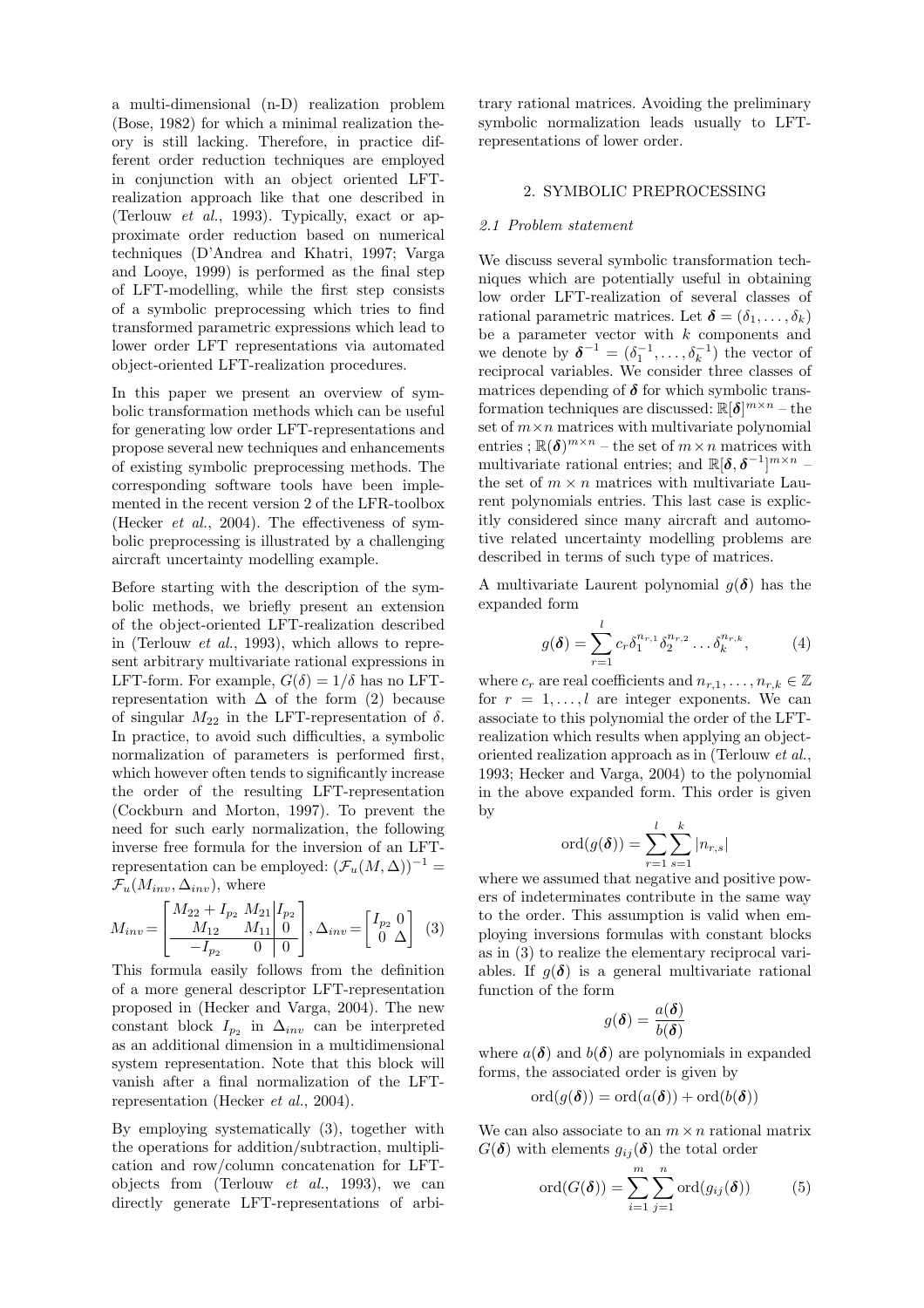which corresponds to realize  $G(\boldsymbol{\delta})$  element-wise using row and column concatenations via the object-oriented LFT-realization approach.

The practical importance of symbolic methods for generating low order LFT-realizations lies in the lack of a minimal realization theory for multidimensional systems. This is why, the role of symbolic preprocessing in building low order LFTrealizations of a given rational matrix  $G(\delta)$  is to find equivalent representations of individual matrix elements, entire rows/columns or even the whole matrix which lead to LFT-representations of lower orders than given by (5). In the following subsections we present several transformation techniques which can be used for this purpose.

# 2.2 Single Element Conversions

Several conversion can be performed on single rational functions which can be useful to obtain equivalent representations which lead automatically to reduced order LFT-representations via an object oriented realization. These conversions can be performed either iteratively with respect to selected single variables or can be performed simultaneously for several variables in a specified order. Using such conversions, it is in principle possible to determine in each case a least achievable order of the corresponding LFT-realizations over all permutations of the variables. However, performing such exhaustive searches leads generally to combinatorial problems with exponential complexity. Therefore, unless the number of variables is small (say below 10), exhaustive searches are impracticable. In what follows we illustrate via examples some of possible conversions.

2.2.1. Horner Form. The conversion of a multivariate polynomial to a nested Horner form is useful for an efficient numerical evaluation of polynomials. This conversion can be also helpful to generate low order LFT-representations by applying it to the numerator and denominator polynomials of a rational function (Varga and Looye, 1999). For a multivariate rational function with k variables an exhaustive search for the least order of corresponding LFT-realizations involves 2k! conversions. This approach is effective especially when a few variables have significantly larger powers than the rest of variables. Thus, in the case of many variables, exhaustive searches are meaningful only for the few variables with the highest powers. For many variables, code generation techniques for optimized evaluation of polynomial/rational functions could be useful alternatives (Varga and Looye, 1999). The conversion to Horner form can be easily extended to multivariate Laurent polynomials as well as can be generalized to multivariate polynomial matrices.

## Example 2.1.

$$
g(\delta) = \delta_1^3 + \delta_2 \delta_1^2 - 4\delta_1^2 - 4\delta_1 \delta_2 + 3\delta_1 + 3\delta_2
$$

The realization of this element without any preprocessing would lead to an LFT-realization of order 12. Employing the conversion to Horner form allows to express  $q(\delta)$  as

$$
g(\delta) = 3\delta_2 + (3 - 4\delta_2 + (-4 + \delta_2 + \delta_1)\delta_1)\delta_1
$$

which leads to an LFT-realization of order 6. For this polynomial both orderings of variables lead to the same orders of the LFT-realizations.

2.2.2. Partial Fraction Decomposition. This conversion allows to represent a rational function in an additively decomposed partial fraction form where the individual terms have usually much simpler forms. The basic decomposition consists of factoring the denominator polynomial with respect to one selected variable. An iterative realization procedure can be easily devised by performing the basic decomposition with respect to a selected order of variables. In each step, the basic decomposition is performed on all the terms computed at a previous step. For a multivariate rational function with k variables an exhaustive search for the least order of corresponding LFTrealizations involves  $k!$  conversions. The main difficulty of employing this conversion is the need to compute symbolically the roots of multivariate polynomials.

## Example 2.2.

$$
g(\boldsymbol{\delta}) = \frac{2\delta_1^2 - 7\delta_1 - 3\delta_2 + \delta_2\delta_1^2 + \delta_2^2\delta_1 - \delta_2^2 + 3}{\delta_1^3 + \delta_2\delta_1^2 - 4\delta_1^2 - 4\delta_1\delta_2 + 3\delta_1 + 3\delta_2}
$$

The partial fraction decomposition leading to the least order is given by

$$
g(\boldsymbol{\delta}) = \frac{1}{\delta_1 - 1} + \frac{\delta_2}{\delta_1 - 3} + \frac{1}{\delta_1 + \delta_2} \tag{6}
$$

This decomposition results for both orderings of variables to LFT-realizations of order 4 instead of the expected order of 24.

2.2.3. Continued-Fraction Form. The conversion to continued-fraction form is useful for an efficient numerical evaluation of rational expressions and can also be applied as symbolic preprocessing for rational expressions. This conversion is usually performed for a selected variable and the resulting coefficients depend generally of the rest of variables. Although nested representations involving the representation of coefficients in continuous-fraction form are in principle possible to be computed, this computation is however not straightforward and can be frequently replaced by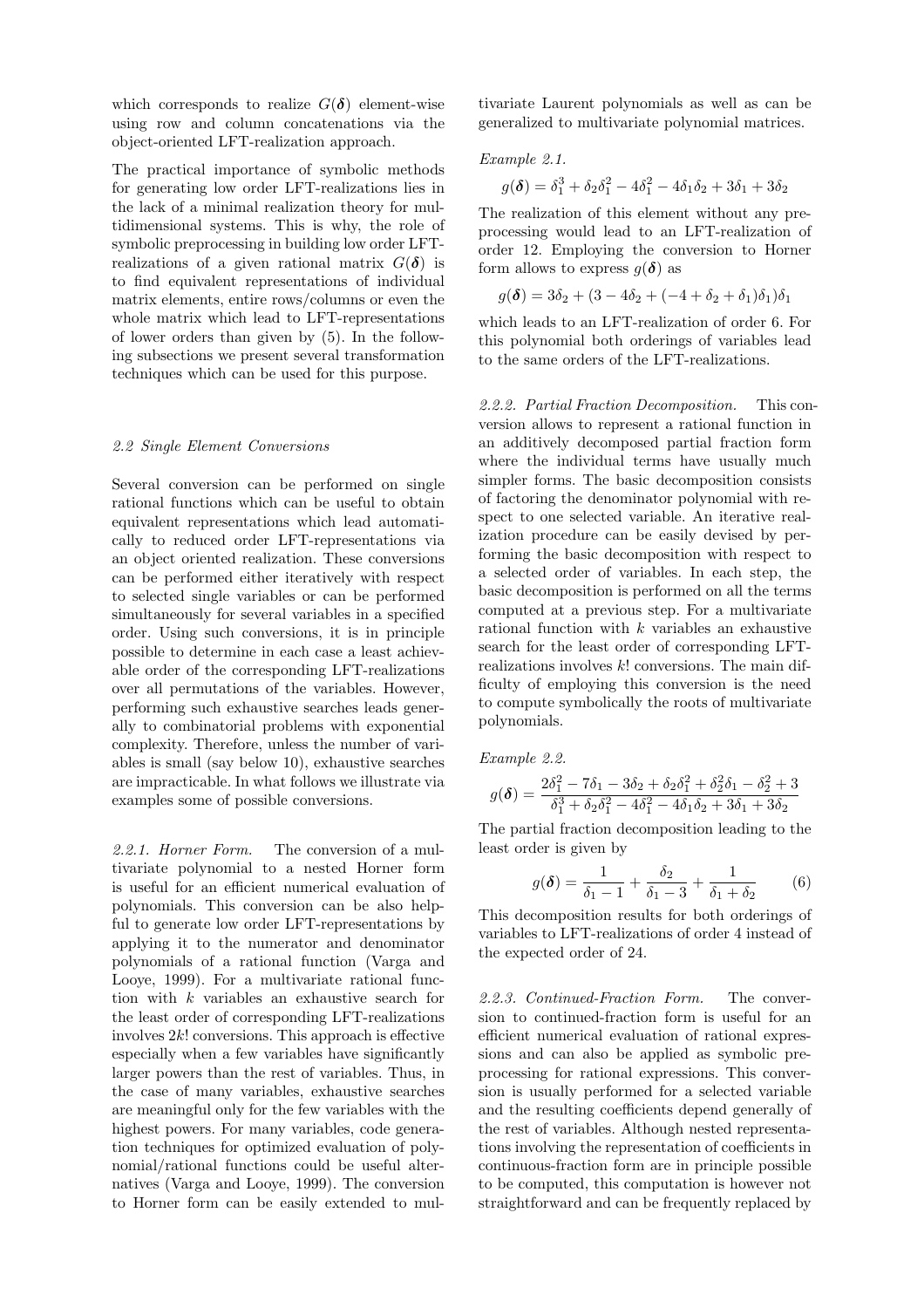conversions to Horner form. The main advantage of this conversion is that it can be performed for arbitrary rational functions. In particular, for any rational function with only one parameter, this conversion allows to obtain the least order LFTrealization.

Example 2.3. The continued-fraction form of

$$
g(\boldsymbol{\delta}) = \frac{8\delta_1^2 - 8\delta_1 + 2\delta_3 + 2\delta_1\delta_2 - \delta_2 + 2}{4\delta_1^2 - 4\delta_1 + \delta_3 + 1}
$$

with respect to  $\delta_1$  is given by

$$
g(\boldsymbol{\delta}) = 2 + \frac{\delta_2}{2\left(\delta_1 - \frac{1}{2} + \frac{\delta_3}{4\left(\delta_1 - \frac{1}{2}\right)}\right)}
$$

and allows to obtain an LFT-representation of least order 4 instead of expected order 11. Note that the conversion to partial fraction form has no effect for this example on the order of the realization.

#### 2.3 Matrix Conversions

2.3.1. Morton's Method. Any rational matrix  $G(\boldsymbol{\delta}) \in \mathbb{R}(\boldsymbol{\delta})^{p \times m}$  can be expressed as an affine combination

$$
G(\boldsymbol{\delta}) = G_0 + \sum_{i=1}^{n} c_i(\boldsymbol{\delta}) G_i \tag{7}
$$

where  $G_i$ ,  $i = 0, 1, \ldots, n$  are constant matrices and  $c_i(\boldsymbol{\delta})$  are multivariate rational functions. Let  $G_i = L_i R_i$  be full rank factorizations of  $G_i$ , where  $L_i \in \mathbb{R}^{p \times r_i}$  and  $R_i \in \mathbb{R}^{r_i \times m}$ . The method proposed in (Morton, 1985) constructs LFTrealizations of each term  $L_i(c_i(\delta)I_{r_i})R_i$  which serve to immediately obtain an LFT-realization of the whole rational matrix  $G(\boldsymbol{\delta})$ . The main advantage of this method in obtaining low order LFT-realizations is that it exploits the fact that frequently the constant matrices  $G_i$  have non-full ranks and this leads to an overall lower order realization of the rational matrix.

2.3.2. Enhanced Tree Decomposition. An efficient technique applicable to multivariate polynomial matrices is the tree-decomposition (TD) based approach proposed in (Cockburn and Morton, 1997). This method exploits the structure of a polynomial matrix to break it down into sums and products of "simple" terms and factors for which low order LFT-realizations can be easily constructed.

The TD approach can be employed to construct LFT-realizations of general rational matrices represented in polynomial fractional forms. It is well-known that any rational matrix  $G(\delta) \in$ 

 $\mathbb{R}(\delta)^{m \times n}$  can be expressed as a right or left factorization  $G(\delta) = N(\delta)D^{-1}(\delta)$  or  $G(\delta) =$  $\widetilde{\mathcal{D}}^{-1}(\boldsymbol{\delta})\widetilde{\mathcal{N}}(\boldsymbol{\delta}), \ \ \text{respectively,} \ \ \text{where} \ \ \mathcal{N}(\boldsymbol{\delta}), \ \ \mathcal{D}(\boldsymbol{\delta}),$  $\widetilde{N}(\boldsymbol{\delta})$ ,  $\widetilde{D}(\boldsymbol{\delta})$  are polynomial matrices. Then, from the LFT-realizations of compound polynomial matrices  $[\, N^T(\boldsymbol{\delta})\; D^T(\boldsymbol{\delta})\,]^T \text{ or } [\, \widetilde{N}(\boldsymbol{\delta})\; \widetilde{D}(\boldsymbol{\delta})\,]$  we can easily determine the LFT-realization of  $G(\delta)$  by direct formulas (Hecker and Varga, 2004).

The enhanced tree decomposition (ETD) method is an extension of the TD method to the more general case of multivariate Laurent polynomial matrices  $G(\boldsymbol{\delta}, \boldsymbol{\delta}^{-1}) \in \mathbb{R}[\boldsymbol{\delta}, \boldsymbol{\delta}^{-1}]$ . The enhanced method formally substitutes each reciprocal variable  $\delta_i^{-1}$  in the Laurent polynomial matrix  $G(\boldsymbol{\delta}, \boldsymbol{\delta}^{-1})$  by a new variable, say  $\widetilde{\delta}_i$ , and applies the standard TD method to the resulting polynomial matrix  $G(\delta, \delta)$ . Furthermore, Morton's technique is integral part of the ETD and is applied in all cases where affine combinations of the form (7) arise as intermediate results during the decomposition. Besides the resulting lower orders of LFT-realizations, the integration of Morton's approach leads usually to significant time savings. For example, in the case of the RCAM example presented in section 4, a reduction of about 20% of the LFT realization time has been achieved.

Example 2.4. Consider the multivariate Laurent polynomial matrix

$$
G(\boldsymbol{\delta},\boldsymbol{\delta}^{-1})=\left[\begin{array}{c} \frac{1}{\delta_1}+\delta_1\delta_2 & \frac{1}{\delta_1} \\ \frac{1}{\delta_1}+\frac{\delta_2}{\delta_3^2} & \frac{1}{\delta_1} \end{array}\right]
$$

By applying the ETD method, we obtain the following decomposition

$$
G(\delta, \delta^{-1}) = T_1(\delta_1^{-1}) + T_2(\delta_1, \delta_3^{-1})T_3(\delta_2)
$$

where

$$
T_1(\delta_1^{-1}) = \frac{1}{\delta_1} \begin{bmatrix} 1 & 1 \\ 1 & 1 \end{bmatrix} = \begin{bmatrix} 1 \\ 1 \end{bmatrix} \frac{1}{\delta_1} [1 \ 1]
$$
  
\n
$$
T_2(\delta_1, \delta_3^{-1}) = \delta_1 \begin{bmatrix} 1 & 0 \\ 0 & 0 \end{bmatrix} + \frac{1}{\delta_3^2} \begin{bmatrix} 0 & 0 \\ 1 & 0 \end{bmatrix}
$$
  
\n
$$
= \begin{bmatrix} 1 \\ 0 \end{bmatrix} \delta_1 [1 \ 0] + \begin{bmatrix} 0 \\ 1 \end{bmatrix} \frac{1}{\delta_3^2} [1 \ 0]
$$
  
\n
$$
T_3(\delta_2) = \delta_2 \begin{bmatrix} 1 & 0 \\ 0 & 0 \end{bmatrix} + \begin{bmatrix} 0 & 0 \\ 0 & 1 \end{bmatrix} = \begin{bmatrix} 1 \\ 0 \end{bmatrix} \delta_2 [1 \ 0] + \begin{bmatrix} 0 & 0 \\ 0 & 1 \end{bmatrix}
$$

This decomposition leads immediately to an LFTrealization of order 5. Note that performing the standard TD on  $G(\boldsymbol{\delta}, \boldsymbol{\delta})$  without employing Morton's method would lead to an order 6, while a direct LFT-realization of the original matrix would lead to order 9.

#### 2.4 Variable Splitting Factorization

For multivariate Laurent polynomials, a variable splitting (VS) technique can be employed to express such a polynomial in factored form, where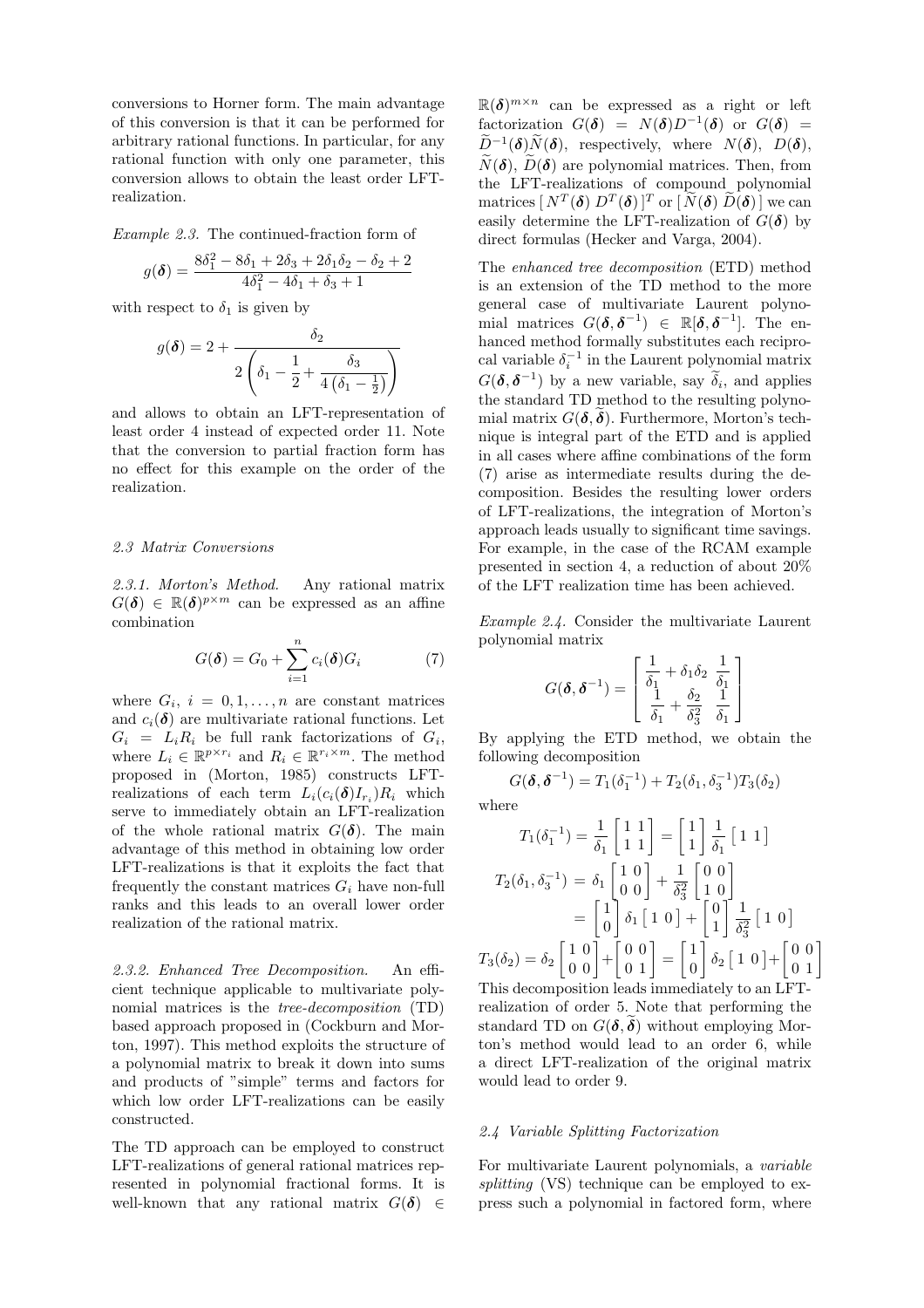the factors contain disjoint subsets of  $\delta$  and  $\delta^{-1}$ , respectively. It is easy to show that any Laurent polynomial  $g(\boldsymbol{\delta}, \boldsymbol{\delta}^{-1})$  can be expressed as a product

$$
g(\boldsymbol{\delta},\boldsymbol{\delta}^{-1})=v(\boldsymbol{\delta}_{s_1},\boldsymbol{\delta}_{s_2}^{-1})^T u(\boldsymbol{\delta}_{s_3},\boldsymbol{\delta}_{s_4}^{-1})
$$

where  $v(\boldsymbol{\delta}_{s_1},\boldsymbol{\delta}_{s_2}^{-1})$  and  $u(\boldsymbol{\delta}_{s_3},\boldsymbol{\delta}_{s_4}^{-1})$  are vectors depending on the sets of parameters  $\delta_{s_1}, \delta_{s_2}$  and  $\boldsymbol{\delta}_{s_3}, \boldsymbol{\delta}_{s_4}$ , respectively, with  $\boldsymbol{\delta} = \boldsymbol{\delta}_{s_1} \cup \boldsymbol{\delta}_{s_3} = \boldsymbol{\delta}_{s_2} \cup$  $\delta_{s_4}, \ \delta_{s_1} \cap \delta_{s_3} = \delta_{s_2} \cap \delta_{s_4} = \emptyset$ . Typically, one chooses one of the factors, say  $v(\boldsymbol{\delta}_{s_1}, \boldsymbol{\delta}_{s_2}^{-1}),$  to have only entries expressed by multivariate Laurent monomials. This factorization can be easily extended to row/colums vectors, in which case one of the factors becomes a matrix.

The VS factorization allows to transform the initial realization problem into two realization problems but each with fewer variables. The effectiveness of this technique in conjunction with the ETD is shown in section 4.

Example 2.5. Consider

$$
g(\boldsymbol{\delta},\boldsymbol{\delta}^{-1}) = \frac{\delta_1}{\delta_2}\delta_3 + \frac{\delta_1}{\delta_2}\delta_4 + \frac{\delta_2}{\delta_1}\delta_3
$$

By choosing  $\boldsymbol{\delta}_{s_1} = \boldsymbol{\delta}_{s_2} = \{\delta_1, \delta_2\}$  and  $\boldsymbol{\delta}_{s_3} = \boldsymbol{\delta}_{s_4} =$  $\{\delta_3, \delta_4\}$ , we obtain the VS factorization as

$$
g(\boldsymbol{\delta}, \boldsymbol{\delta}^{-1}) = \left[\begin{array}{cc} \delta_1 & \delta_2 \\ \delta_2 & \delta_1 \end{array}\right] \left[\begin{array}{c} \delta_3 + \delta_4 \\ \delta_3 \end{array}\right]
$$

which yields an order 6 LFT-representation (instead the expected order 9) when employed in conjunction with the ETD technique.

Example 2.6. The VS approach can easily be extended to vectors. Consider the multivariate vector

$$
g(\boldsymbol{\delta},\boldsymbol{\delta}^{-1})=\left[\frac{\delta_1}{\delta_2}\delta_3+\frac{\delta_1}{\delta_2}\delta_4+\frac{\delta_2}{\delta_1}\delta_3\ \frac{\delta_1}{\delta_2}\delta_4^2+\frac{\delta_2}{\delta_1}\delta_4\ \right]
$$

The corresponding vector based VS factorization for  $\boldsymbol{\delta}_{s_1} = \boldsymbol{\delta}_{s_2} = \{\delta_1, \delta_2\}, \, \boldsymbol{\delta}_{s_3} = \boldsymbol{\delta}_{s_4} = \{\delta_3, \delta_4\}$  is

$$
g(\boldsymbol{\delta}, \boldsymbol{\delta}^{-1}) = \begin{bmatrix} \frac{\delta_1}{\delta_2} & \frac{\delta_2}{\delta_1} \end{bmatrix} \begin{bmatrix} \delta_3 + \delta_4 & \delta_4^2 \\ \delta_3 & \delta_4 \end{bmatrix}
$$

This yields an order 7 LFT-representation when employed in conjunction with the ETD. ETD applied directly to  $g(\boldsymbol{\delta}, \boldsymbol{\delta}^{-1})$  leads to order 8.

### 3. SOFTWARE TOOLS

The symbolic preprocessing techniques described in section 2 have been implemented in Version 2 of the LFR-Toolbox (Hecker et al., 2004). The main function to compute LFT-realizations from symbolic multivariate rational matrices is sym2lfr, which provides several options to perform symbolic preprocessing, as for example, choosing among methods, performing or not an exhaustive search for least order realization (the so called "try-hard" option), etc. Some conversions are automatically performed within sym2lfr, as for example, the calculation of a polynomially factorized representation for a general rational matrix. The output of the function is an LFTrepresentation obtained via an object oriented LFT-generation, that can be further processed (normalization, numerical order reduction) with other functions of the LFR-Toolbox. Most of the underlying algorithms for symbolic preprocessing are implemented in MAPLE, thus ensuring a highly efficient symbolic manipulation. These algorithms are executed via the Extended Symbolic Toolbox of MATLAB, providing an user friendly interface to the MAPLE symbolic kernel.

## 4. APPLICATION EXAMPLES

Example 4.1. The capability of the combined VS and ETD approach can be best illustrated by applying this technique to the most complicated single element  $a_{29}(\delta, \delta^{-1})$  of the state matrix  $A(\boldsymbol{\delta}, \boldsymbol{\delta}^{-1})$  of the extended parametric Research Civil Aircraft Model (RCAM) (Varga et al., 1998), one of the most complicated parametric models existing in the literature.. The uncertain parameter vector is  $\boldsymbol{\delta} = (m, V, x_{cg}, z_{cg})$ , where m is the aircraft mass, V is the air-speed, and  $x_{ca}$ ,  $z_{ca}$  are the x-axis and z-axis components of the center of gravity position, respectively. The VS factorization of  $a_{29}(\boldsymbol{\delta},\boldsymbol{\delta}^{-1})=v(\boldsymbol{\delta}_{s_1},\boldsymbol{\delta}_{s_2}^{-1})^T u(\boldsymbol{\delta}_{s_3},\boldsymbol{\delta}_{s_4}^{-1})$  with  $\boldsymbol{\delta}_{s_1} = \boldsymbol{\delta}_{s_2} = \{m, V\}$  and  $\boldsymbol{\delta}_{s_3} = \boldsymbol{\delta}_{s_4} = \{x_{cg}, z_{cg}\}$ yields

$$
v(\boldsymbol{\delta}_{s_1},\boldsymbol{\delta}_{s_2}^{-1}) = \begin{bmatrix} \frac{V}{m} \\ \frac{W}{V^3} \end{bmatrix}, \quad u(\boldsymbol{\delta}_{s_3},\boldsymbol{\delta}_{s_4}^{-1}) = \begin{bmatrix} u_1 \\ u_2 \\ u_3 \end{bmatrix}
$$

with

$$
\begin{array}{rcl} u_1=&-46.849+100.133 x_{cg} -14.2516 z_{cg} \\&-0.2556 x_{cg}^2 -0.0710 x_{cg}^2 z_{cg} \\&+1.1243 x_{cg} z_{cg} \\ u_2=&0.0022-0.0103 x_{cg} -0.0073 z_{cg} \\&+0.0017 x_{cg}^2 -0.0011 x_{cg}^2 z_{cg} \\&+0.0063 x_{cg} z_{cg} \\ u_3=&-0.0828+0.3060 x_{cg} +1.5189 z_{cg} \\&-0.0106 x_{cg}^2 +0.0183 x_{cg}^2 z_{cg} \\&-0.2422 x_{cg} z_{cg} \end{array}
$$

The application of the ETD yields LFT-representations of order 6 for  $v(\boldsymbol{\delta}_{s_1},\boldsymbol{\delta}_{s_2}^{-1})$  and order 5 for  $u(\boldsymbol{\delta}_{s_3},\boldsymbol{\delta}_{s_4}^{-1})$  and finally an LFT-representation of order 11 is obtained for  $a_{29}(\delta, \delta^{-1})$ . Remarkably, the resulting order 11 obtained exclusively by symbolic preprocessing is smaller than "least" orders about 15 achieved by combining various symbolic and numerical order reduction tools in (Varga and Looye, 1999), starting from initial realization of orders as large as 193.